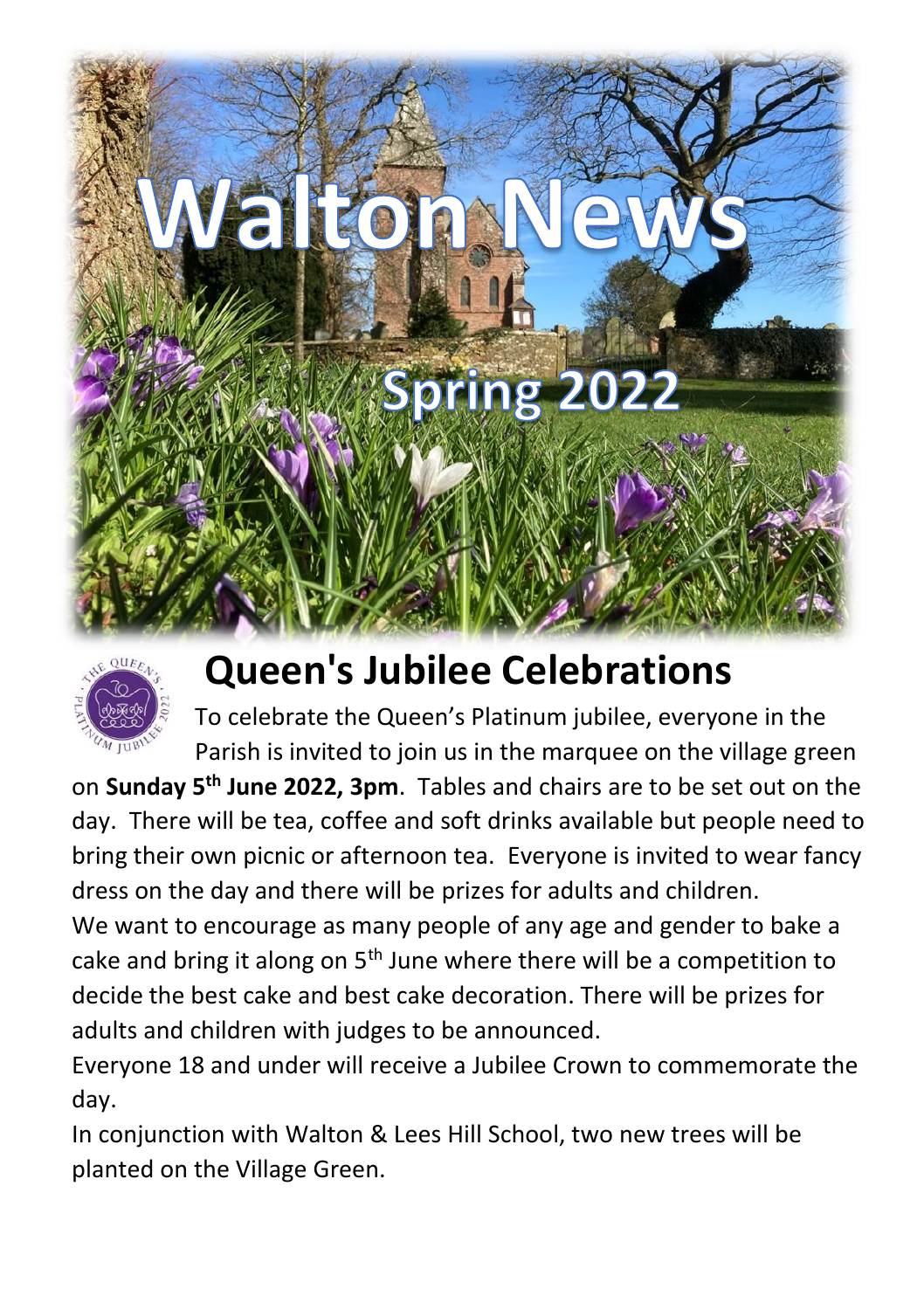### **Dates for your diary**

**Walton WI** meets on the first Wednesday of each month in the Village Hall. We are always keen to welcome new members or you are welcome to come along as a visitor (£4 per person) to meetings to find out more. Our next meetings are

**Wed 6 April 7.30pm** A storytelling by actor Rob Simpson (Glenys's son) which promises to be a fun-filled evening!

**Wed 4 May 7.30pm** A Coffee Tasting Evening with John Watt's, Carlisle

**Walton Reading Group** meets on the second Thursday of the month in the Old Vicarage Brewery. You're welcome to join us. Our next meetings are on:

**Thu 14 April 7pm** where we will be discussing 'American Wife' by Curtis Sittenfeld;

**Thu 12 May 7pm** where we will be discussing 'Where the Wild Winds Are' by Nick Hunt.

### **Walton Young Farmers**

Since September Walton Young Farmers Club has been pleased to welcome so many new members. We are now looking forward to the annual Field Day which is taking place on Saturday 28th May at Moss Thorn Farm, near Penrith. You may have seen us practicing for a number of competitions including Tug Of War; over the next few weeks our meetings will include; **Mon 4th April** Tug of War Practice, 7pm @ Walton Village Hall **Mon 11th April** Tug or War Practice, 7pm @ Walton Village Hall **Mon 25th April** Stock judging practice, 7:30pm @ Gallowberry Farm **Thu 5th May** Tug of War Practice, 7pm @ Walton Village Hall. **Sun 8th May** Stockjudging & Tug of War Competition @ Sewborwens

Farm, Newton Rigg

**Save the Date!** After a 2 year Covid break the Village Hall Committee are pleased to be organising a **Summer event** again. It will take place on the Village Green on **Saturday 9 July** with food, a bar and music from No Band Required. Further details will follow soon, we hope to see you there!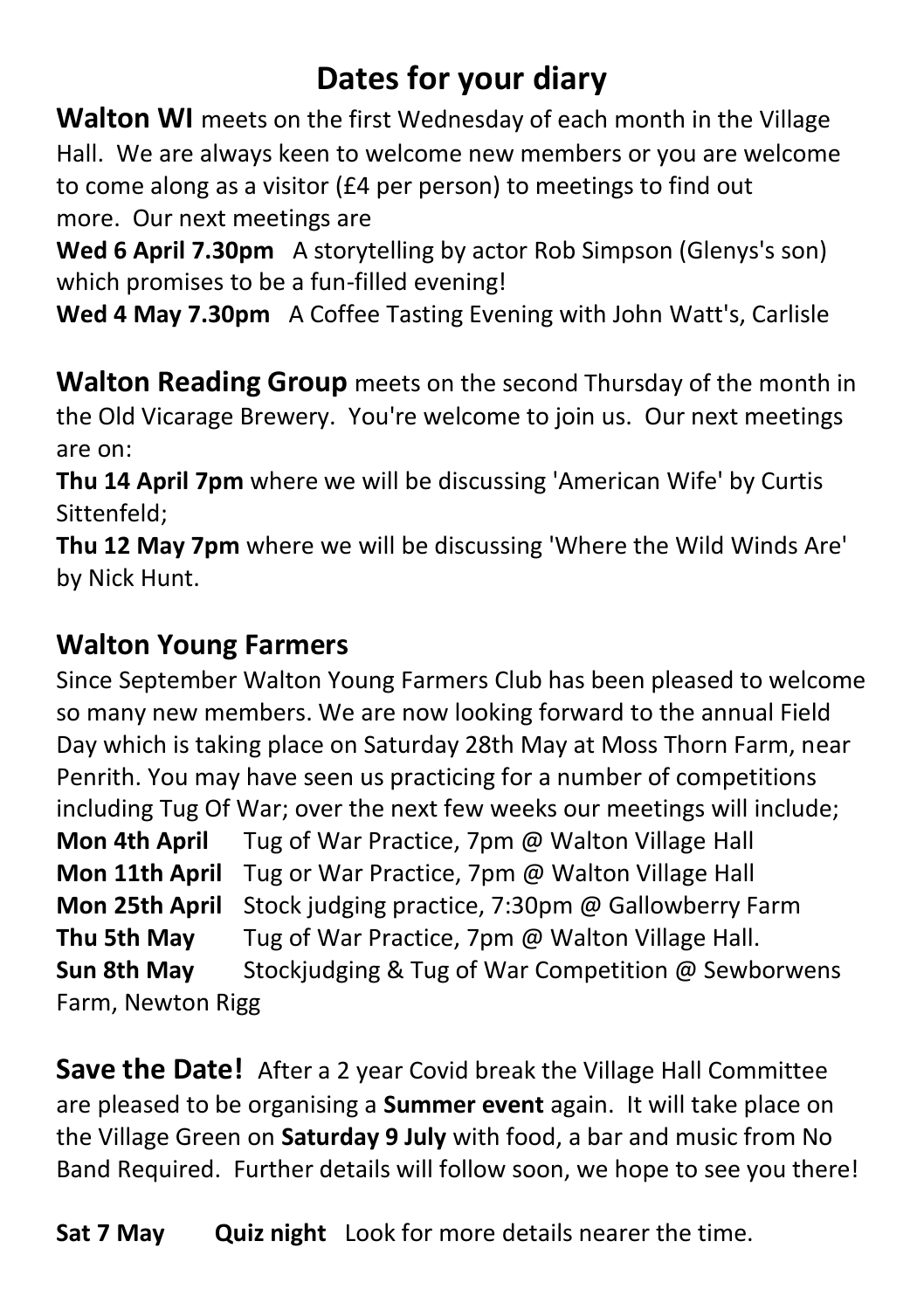

## **Church News**

**St Mary's Services – April – May (Easter)** All morning services are at 11am. Everyone Welcome.

Sunday 3rd April -

Holy Communion Service - Walton

Sunday 10<sup>th</sup> April - Palm Sunday service @ Lanercost Priory Monday  $11<sup>th</sup>$  April Holy Week - Service @ 7pm - Walton Thursday 14th April Maundy Thursday Holy Communion – Walton Friday  $15<sup>th</sup>$  April Good Friday Service @ 2pm – Lanercost Priory Saturday  $16<sup>th</sup>$  April Easter Vigil @ 9pm – Lanercost Priory Sunday 17th April Easter Day – Family Service with Holy Communion Walton & Lees Hill School will be involved

| $1st$ May -  | Methodist led Holy Communion - Walton |
|--------------|---------------------------------------|
| $15th$ May - | Morning Worship – Walton              |

5 th June – Bishop James to visit for a service of celebration for the Queen's Platinum Jubilee @ Lanercost Priory

## **Walton Reading Room Café**



**Wednesday to Sunday (10am - 4pm)** Thrifty Thursday still on the menu at very good value: Main course, pudding and drink to suit the thriftiest

pocket. More details on the Facebook page.

Free WiFi, dog-friendly, people-friendly.



## **Walton Post Office**

Opening times: **Monday and Wednesday 09.30 – 12.00**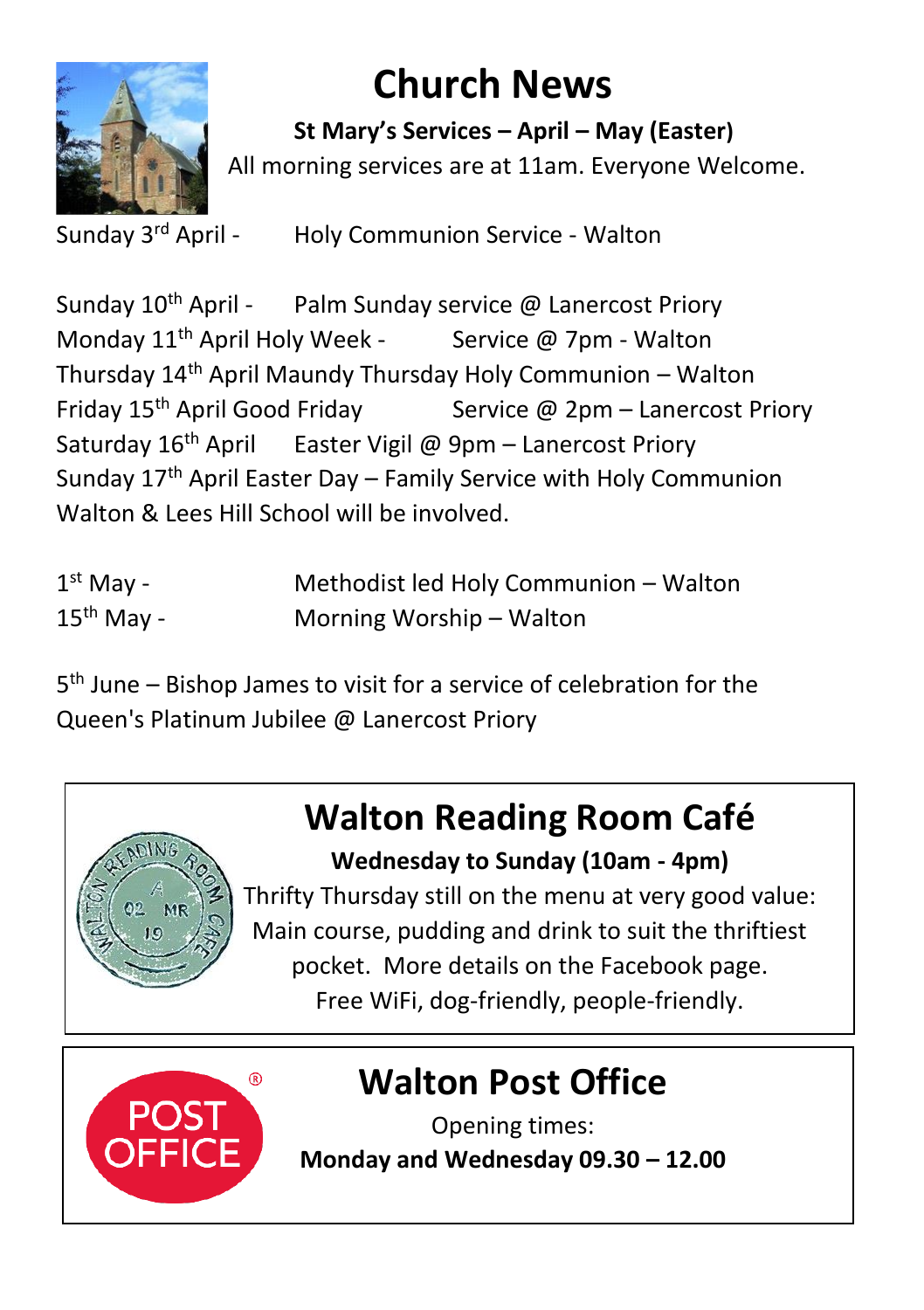

# **Walton and Lees Hill CE Primary School News**

After an action-packed autumn term in school, we have all returned, raring to go with our new topic,

'Let's Build!' On Thursday 13th January, we celebrated Cardboard Chaos Day, which linked brilliantly to our topic. Our school hall was filled with cardboard in various forms and the children spent time planning out their ideas of what they would like to create from this fabulous material! Although things were a little chaotic, the children produced some wonderful creations as you can see from the photographs.











This term, we are also learning about different jobs people do and the paths that they take into their chosen profession. We enjoyed a visit from Dane and Adam from Cumbria Police. As well as telling us about how they came to work in the police force, they reminded us about the different ways that we can keep safe in our school and community. They talked us through the different items that form part of their uniform and they brought their police car onto our school yard. The sirens and lights were very exciting!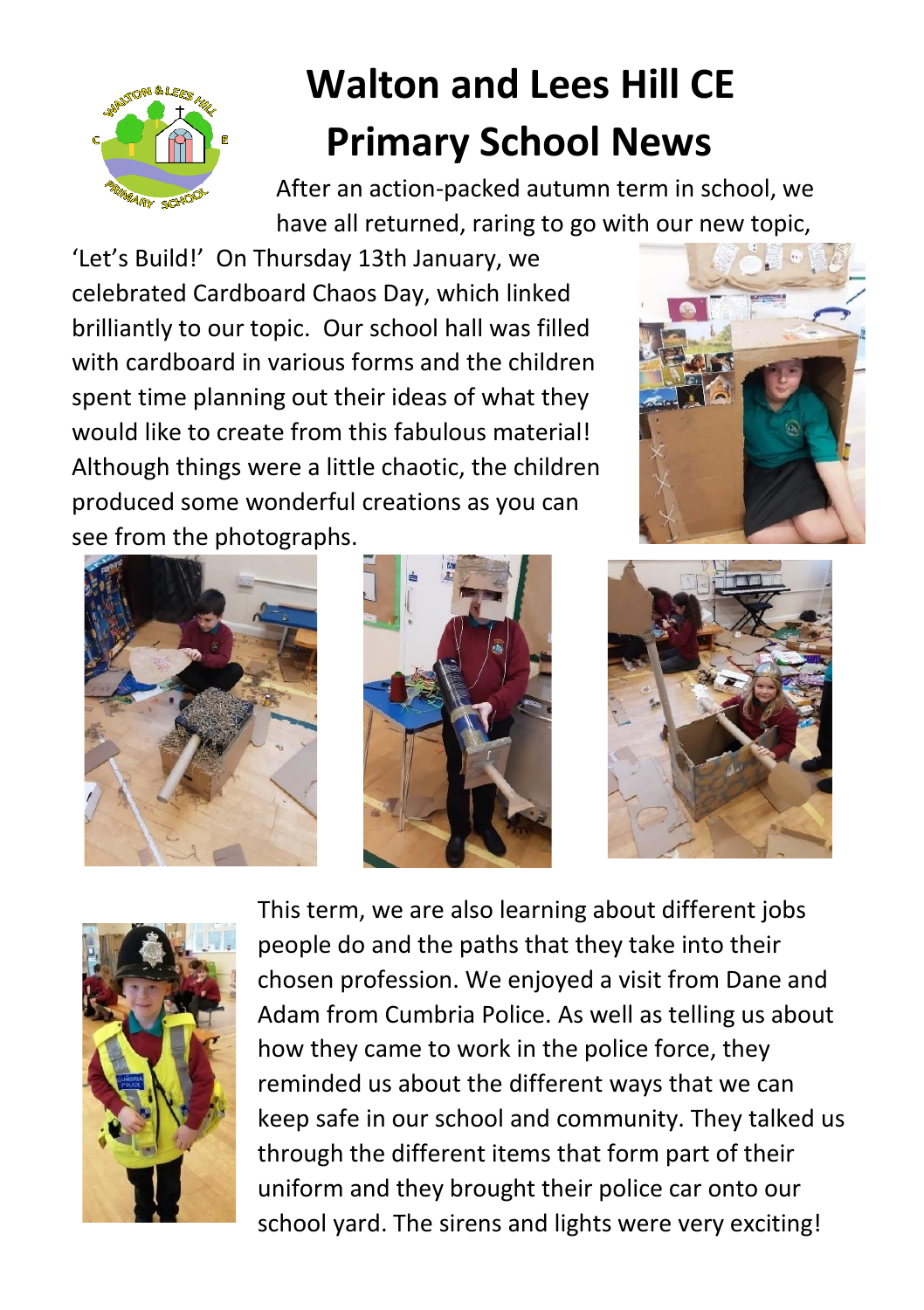If you would like to come into school to talk to the children about your job and the path you took into your chosen career, then please do get in touch with school.

As part of our further exploration in the work of work, we visited Errington Reay, Bardon Mill pottery recently. This visit was fascinating, and Carl told us all about the history of the pottery and the journey of a pot from beginning to completion. Whilst there, we signed our names in our very own school pot and we can't wait to hear when it is ready, so that we can place it somewhere special in school.

After our tour of the pottery, we made our way up to Vindolanda Roman Fort, to study examples of Roman pottery and the famous Vindolanda Tablets. We were amazed at the size of the fort and the many different uses for the buildings in the past.





On Thursday 3rd March, we celebrated World Book Day, by coming to school dressed up as a character from a book of our choice. We had book themed activities all day and even a story themed snack! We enjoyed jam tarts, Super Worms and even a little piece of

chocolate, to go with the story, 'Charlie and the Chocolate Factory'. In the same week, we marked Shrove Tuesday in school, by sampling Margaret Main's delicious pancakes! Children made a donation for a pancake to snack time and we raised £24. Our school council will decide on a charity to donate to.

To share our love of reading, we have set up a community library by the front gates of school. Please do pop along to help yourself to a book or feel free to leave any books you'd like to share.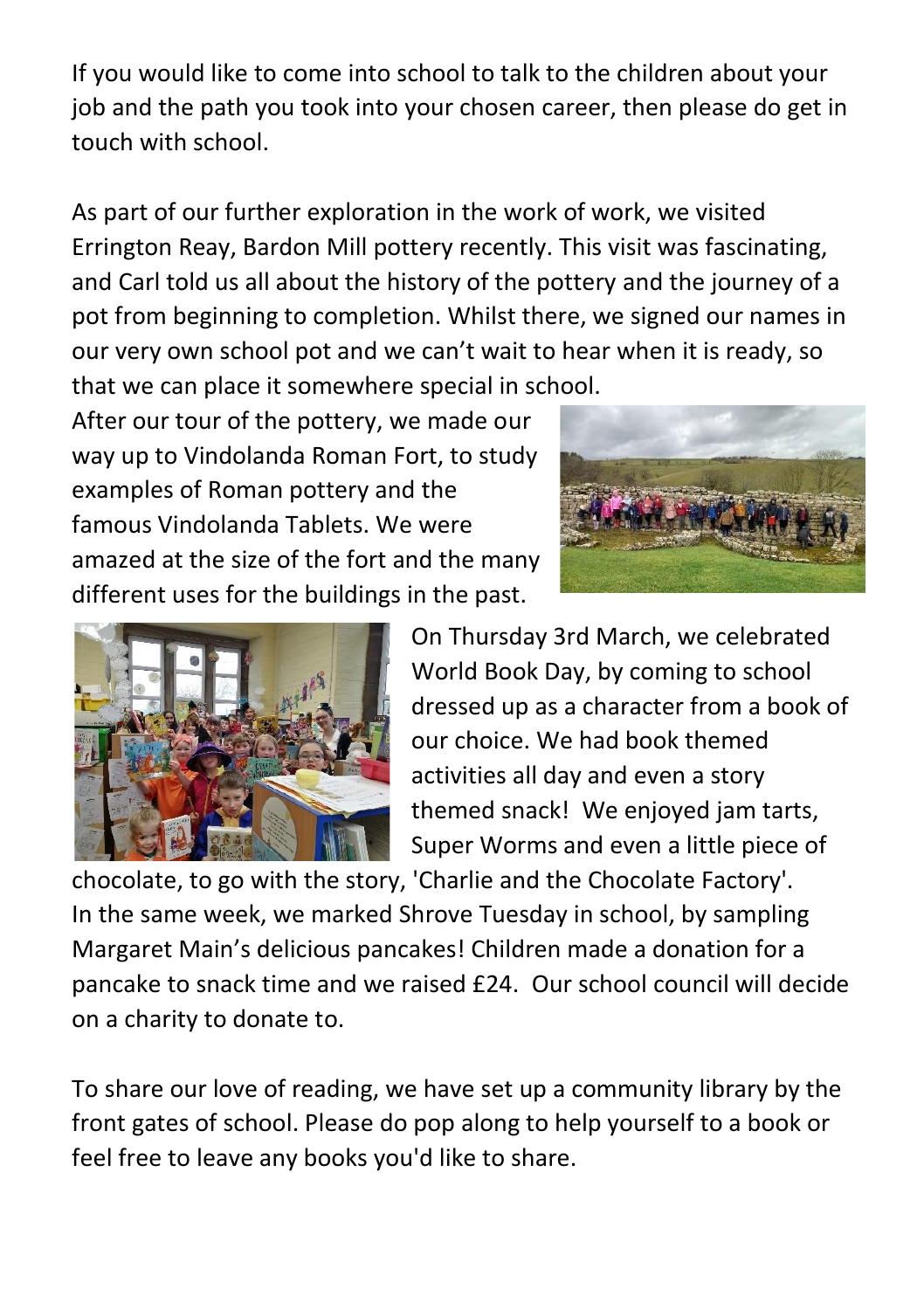### **Coming up at Walton and Lees Hill CE Primary School**

Easter rural funtime sessions are coming to our school on Wednesday 6th April and Wednesday 13th April 9.30am-3.30pm. Please see our school Facebook page for more information and to book. Kirkups Fish and Chip van will be making a return soon. Please see our Facebook page for dates.

#### **Nursery at Walton and Lees Hill CE Primary School**

Since we started to welcoming 2-year-olds into our school family in September, we now have 9 children in our nursery. The new starters have settled into their environment very well and love learning and playing together in our fabulous indoor and outdoor space. Our toddler group continues every Thursday afternoon 1.15pm-2.45pm, term time. If you are interested in our nursery provision, do contact school on 16977 2577 or e-mail [admin@leeshill.cumbria.sch.uk,](mailto:admin@leeshill.cumbria.sch.uk) to find out more.

# **Dog Fouling**

Within the Village, dog fouling has become a noticeable problem again as reported by a number of parishioners.

The bottom line is that if you have a dog then you are responsible for its behaviour and there are dog waste bins at various points in the village. Dog waste can be a serious health hazard to children in particular not to mention the sight and risk of anybody treading it into homes, Village Hall etc.

The City Council advises that with suitable evidence they can take targeted action and you can report dog fouling incidents in confidence via the City Council website [www.carlisle.gov.uk](http://www.carlisle.gov.uk/) or email [enforcement@carlisle.gov.uk](mailto:enforcement@carlisle.gov.uk)

In addition, the Parish Council will maintain a Dog Fouling Diary on the Parish website and on the Parish noticeboard so that anybody can provide details of dog fouling incidents they encounter. Doing this may help to enable and encourage more direct action from the City Council if this becomes necessary.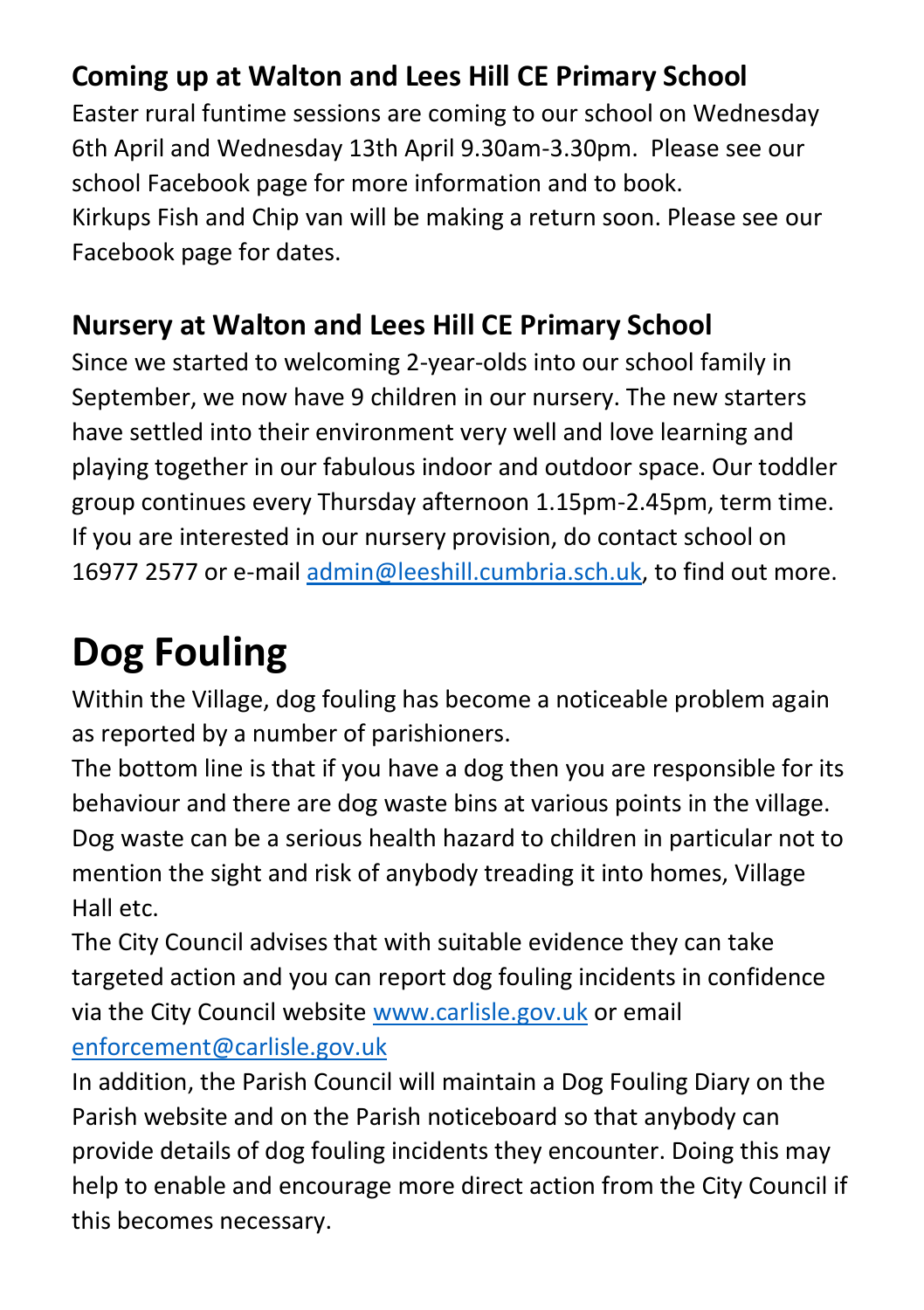### **Walton Parish Council Budget 2023**

| <b>INCOME</b>                    | 2022-2023  |
|----------------------------------|------------|
| Precept % increase               | 3.20%      |
| Precept % increase               | £8,000.00  |
| Insurance contribution           | £425.00    |
| <b>VAT Receivable</b>            | £360.00    |
| Wayleave                         | £100.00    |
| <b>Bank Interest</b>             | £20.00     |
|                                  | £8,905.00  |
| <b>EXPENDITURE</b>               | 2022-2023  |
| Clerk/RFO Salaries and expenses  | £2,195.00  |
| <b>Grass cutting</b>             | £4,000.00  |
| <b>Admin &amp; Stationery</b>    | £200.00    |
| Audit fee                        | £50.00     |
| Insurance                        | £1,300.0   |
| Miscellaneous repairs            | £250.00    |
| Newsletter                       | £150.00    |
| Playground Inspection            | £50.00     |
| Playground Maintenance / Repairs | £300.00    |
| Village Hall Hire                | £70.00     |
| Subscriptions                    | £160.00    |
| <b>Training</b>                  | £100.00    |
| Website & Data protection        | £80.00     |
|                                  | £8,905.00  |
| Surplus/(Deficit)                | £0.00      |
| Deposit & Current A/cs           | £15,000.00 |
| <b>Reserves</b>                  |            |
| Playarea                         | £1,400.00  |
| <b>Benches</b>                   | £250.00    |
| General                          | £13,350.00 |
|                                  | £15,000.00 |

Please note that whilst this was the Budget agreed by the Council, that, following competitive tendering, the contract for this year's grass cutting has come in at a significantly higher price than expected and the balance will be met from reserves as previously agreed by the Parish Council.